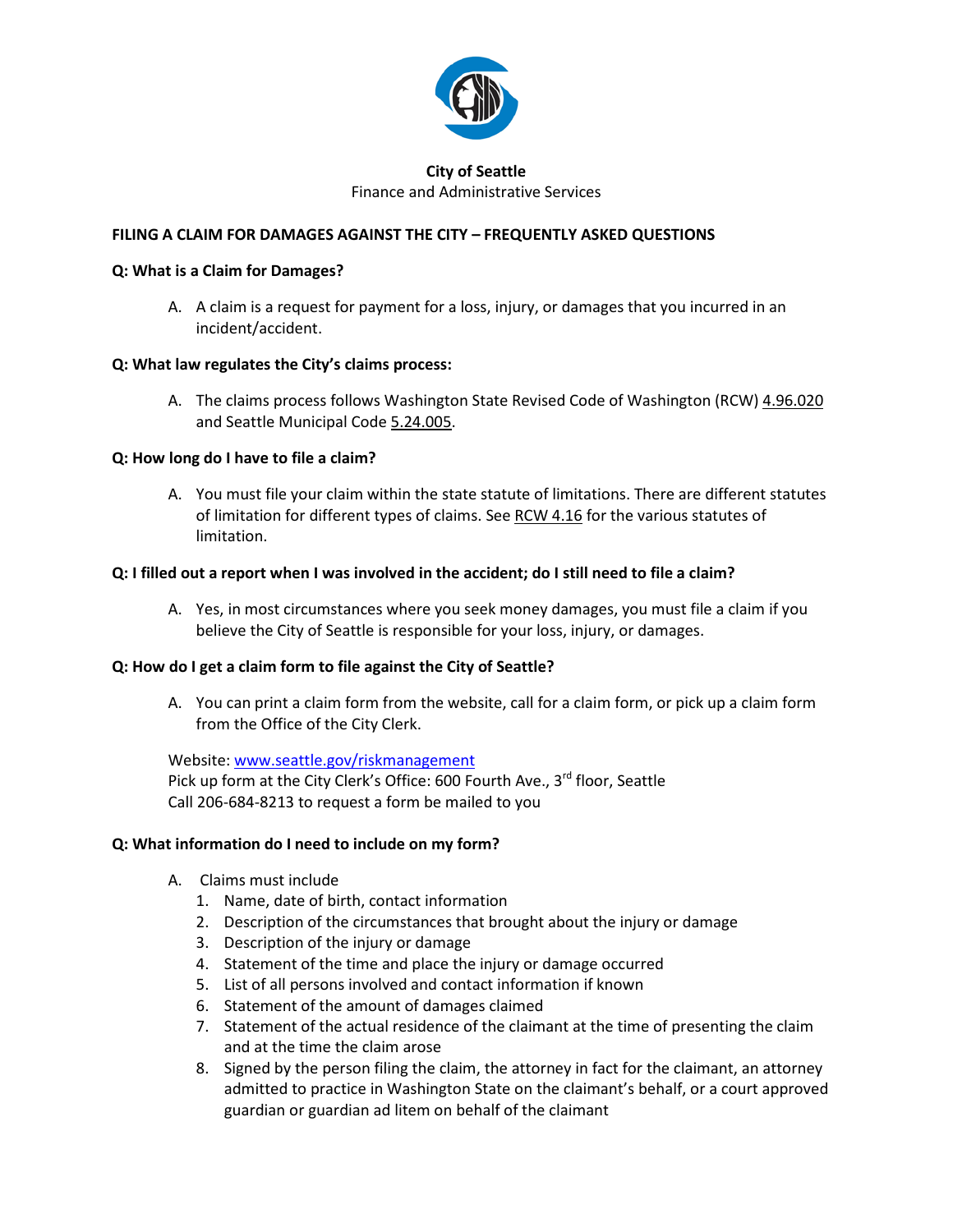9. Original signature on the claim form that is filed with the Office of the City Clerk since this is a legal document

#### **Q: Should I include any other documents?**

A. It will help your claim to include any supporting records, such as receipts, estimates, and invoices, along with any additional evidence, such as photos, diagrams, etc. All documents filed with your claim are subject to Washington State public disclosure statutes.

# **Q: Where do I file my claim?**

A. Claims for damages against the City of Seattle must be filed with the City Clerk's Office in person or by mail. The address and location are on the back of the claim form.

# **Q: What happens when I file my claim?**

- A. Your claim will be sent to the City's Risk Management Office the following business day after the date you filed the claim. You will receive a claim acknowledgement by mail, e-mail, or telephone call. A claims adjuster will then investigate your claim. Possible resolutions are that the City:
	- 1. Pays a sum of money;
	- 2. Transfers the claim to another party or entity;
	- 3. Denies the claim where there is no evidence of City negligence.

# **Q: How long will the investigation take?**

A. The length of time will vary from case to case. On average, claims take up to 60 days to resolve, but more complicated cases may take longer.

#### **Q: What are the considerations in evaluating a claim?**

- A. The considerations in evaluating a claim include
	- 1. The facts of the loss
	- 2. The applicable law
	- 3. Whether the City of Seattle has legal responsibility
	- 4. The claimant's role in the situation
	- 5. The nature and extent of damages claimed.

#### **Q: I was injured. Who is going to pay my medical expenses?**

A. You are responsible for all medical expenses that you incur. If you believe the City of Seattle is responsible for your injuries, you must file a claim. The circumstances surrounding your injury will be investigated. If a settlement is warranted, it may include reimbursement of your medical bills. The City does not pay medical providers directly.

# **Q: I need a rental vehicle because my vehicle is badly damaged or unsafe to drive. How can I get a rental vehicle?**

A. The City of Seattle does not authorize rentals but will pay for the loss of use of your vehicle while it is being repaired or not drivable if the City is responsible for your damages. Please understand that the claims adjuster must complete an investigation to determine responsibility prior to any authorization to pay for the loss of use of your care while being repaired or not drivable. You may consider contacting your own automobile insurance